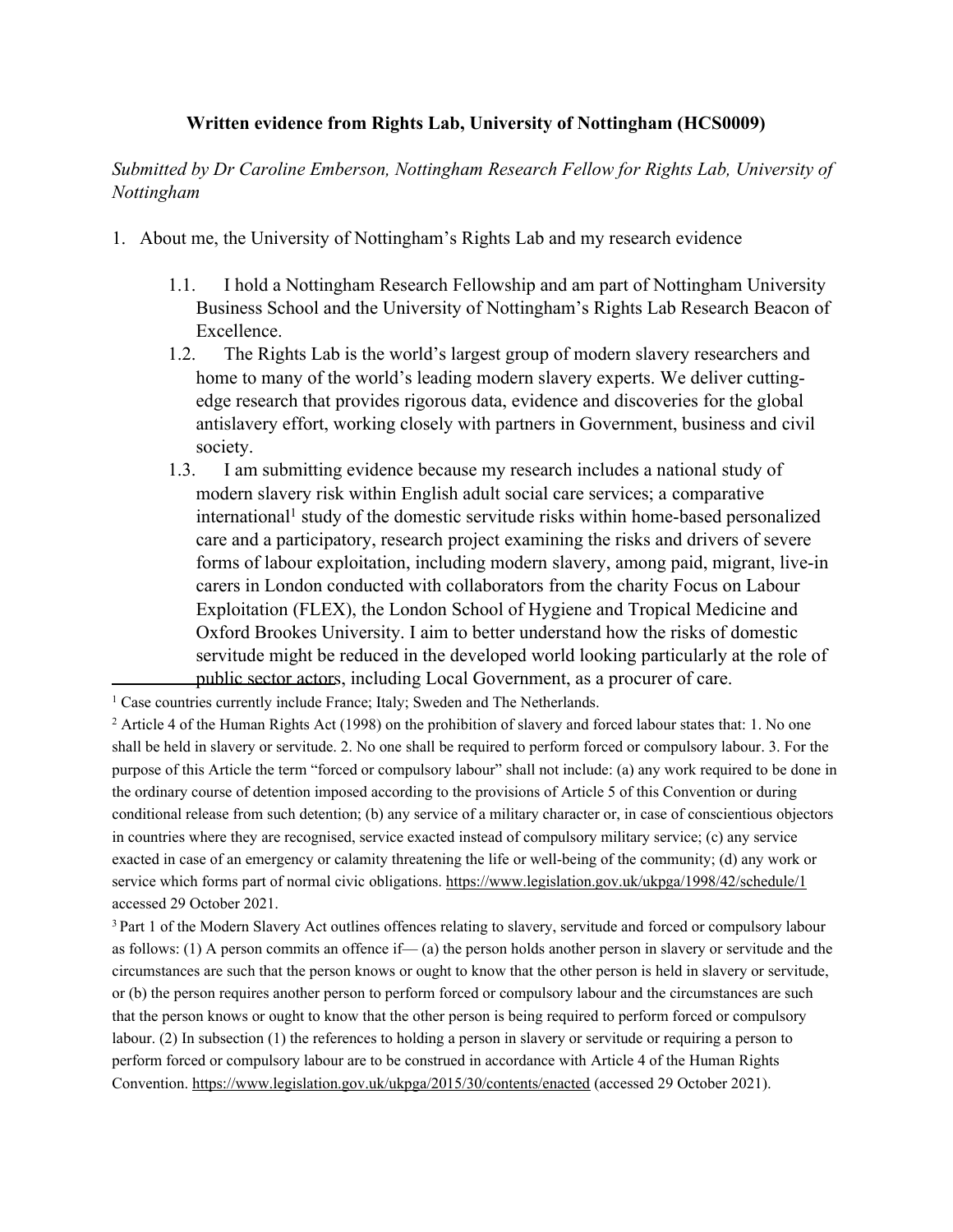- 2. What human rights issues need to be addressed in care settings in England, beyond the immediate concerns arising from the Covid-19 pandemic?
	- 2.1. Risk of contraventions to the Human Rights Act (1998) and Modern Slavery Act (2015)
		- i) Article 4 prohibits slavery, servitude or forced labour<sup>2</sup>.
		- ii) Such human rights abuses are also criminalized in the UK under the Modern Slavery Act (2015)<sup>3</sup>.
		- iii) Reports of suspected cases of modern slavery among care workers have been widely publicized in the UK media, including the arrest of 3 men in relation to allegations of modern slavery at two Welsh care homes in 2019 (Anon, 2019; Slawson, 2017).
		- iv) Academic studies have also highlighted the vulnerability of care workers to modern slavery (Craig and Clay, 2017). In England, four distinct types of modern slavery risk have been identified in Adult Social Care (Emberson and Trautrims, 2020). These risks occur pre- and postrecruitment and may emerge in both financial and operational activities. They include the risk of debt bondage; risks related to remuneration; risks during recruitment and selection; and operational risks (op cit.).
		- v) In 2020, research evidence gathered in England from organizations representing care workers, their employers and other interested parties suggested that these modern slavery risks may have been exacerbated by the Covid-19 pandemic (Brady and Emberson, 2020a).
		- vi) These post-Covid-19 risks have been categorized as follows:
			- (1) Pre-recruitment financial risk Increased recruitment activity and rise in use of migrant labour, with risk of work-visa debt.
			- (2) Post-recruitment financial risk Wages being withheld, especially with regard to sick pay and travel time; delays in payment through retrospective reconciliation; increasing reliance on 'pay-perminute'.
			- (3) Pre-recruitment operational risk Flexible employment practices in response to workforce availability, including waiving of full Disclosure and Barring Service checks; media perception of care homes discouraging potential staff, leading to labour shortages; reliance on unregulated temporary staffing agencies.
			- (4) Post-recruitment operational risk Decreasing quality of working conditions, pressure for staff to live 'locked in' on-site; audit limitations; isolation of home carers, increased risk for black and minority ethnic staff; obscured signs of exploitation and unacknowledged home care workload increases (op cit.).
		- vii) A two-year, comparative European research study currently underway at the University of Nottingham suggests that domestic servitude risks may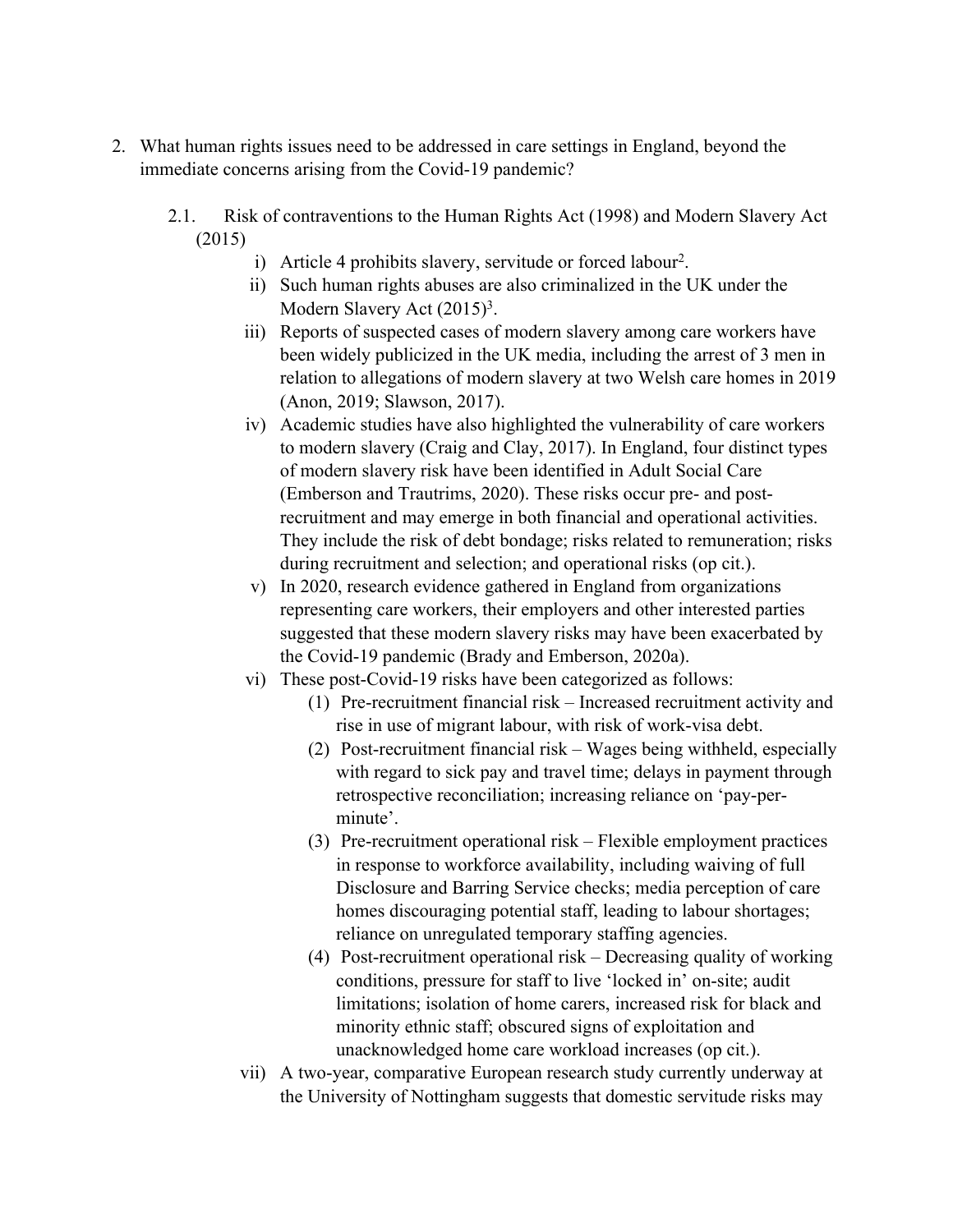exist among four different groups of care workers involved in the delivery of personalized, home-based care, namely: family care-givers; migrant care workers employed directly as personal assistants by private individuals; migrant care workers introduced to potential care recipients by unregulated care agencies and employed under the 'direct payment' cash for care scheme; and migrant family care-givers who migrate to provide care, particularly for their children, and who may be coerced and defrauded of their benefits by predatory, unregulated labour agencies.

- 3. How effective are providers at respecting the human rights of people under their care?
	- 3.1. Private-sector organisations that deliver residential care services on behalf of local authority procurers have a duty to respect and protect not only the human rights of those service-users for whom they care but also the care-workers whom they employ. This is important because academic research and the reports of investigative journalists suggest that care-workers themselves are vulnerable to human rights abuses (Craig and Clay, 2017; Emberson and Trautrims, 2020; Slawson, 2017).
	- 3.2. Respecting the human rights of care workers
		- 3.2.1. Research conducted for Nottinghamshire County Council in 2017- 8 found gaps in providers' recruitment and selection procedures that could lead to the risk of employing exploited care workers within residential care and nursing home services providing adult social care (Emberson and Trautrims, 2020).
		- 3.2.2. Care Quality Commission recruitment and selection checks currently focus upon ensuring care workers' competence to assure patient safety. The monitoring and assurance of care workers' human rights is neglected (Craig and Clay, 2017).
	- 3.3. Limitations of the current remit of Section 54 of the UK Modern Slavery Act (2015): Transparency in Supply Chains (TISC)
		- 3.3.1. Most private organizations providing residential care and nursing home and domiciliary care services fall below the current £36 million threshold at which commercial organizations are required by law to provide a statement of the steps that they have taken to eradicate modern slavery from their supply chains, or to state that they have taken no such steps.
		- 3.3.2. Until the UK Government acts upon the recommendations of the Independent Review Committee, there is currently no required due diligence to eradicate modern slavery from the publicly-funded labour supply chains of either private or voluntary residential and domiciliary care providers.
		- 3.3.3. An even more significant managerial gap exists in relation to the protection of care workers' human rights, including article 4, where care services are paid for under the UK and devolved Governments' 'direct payment' cash for care schemes.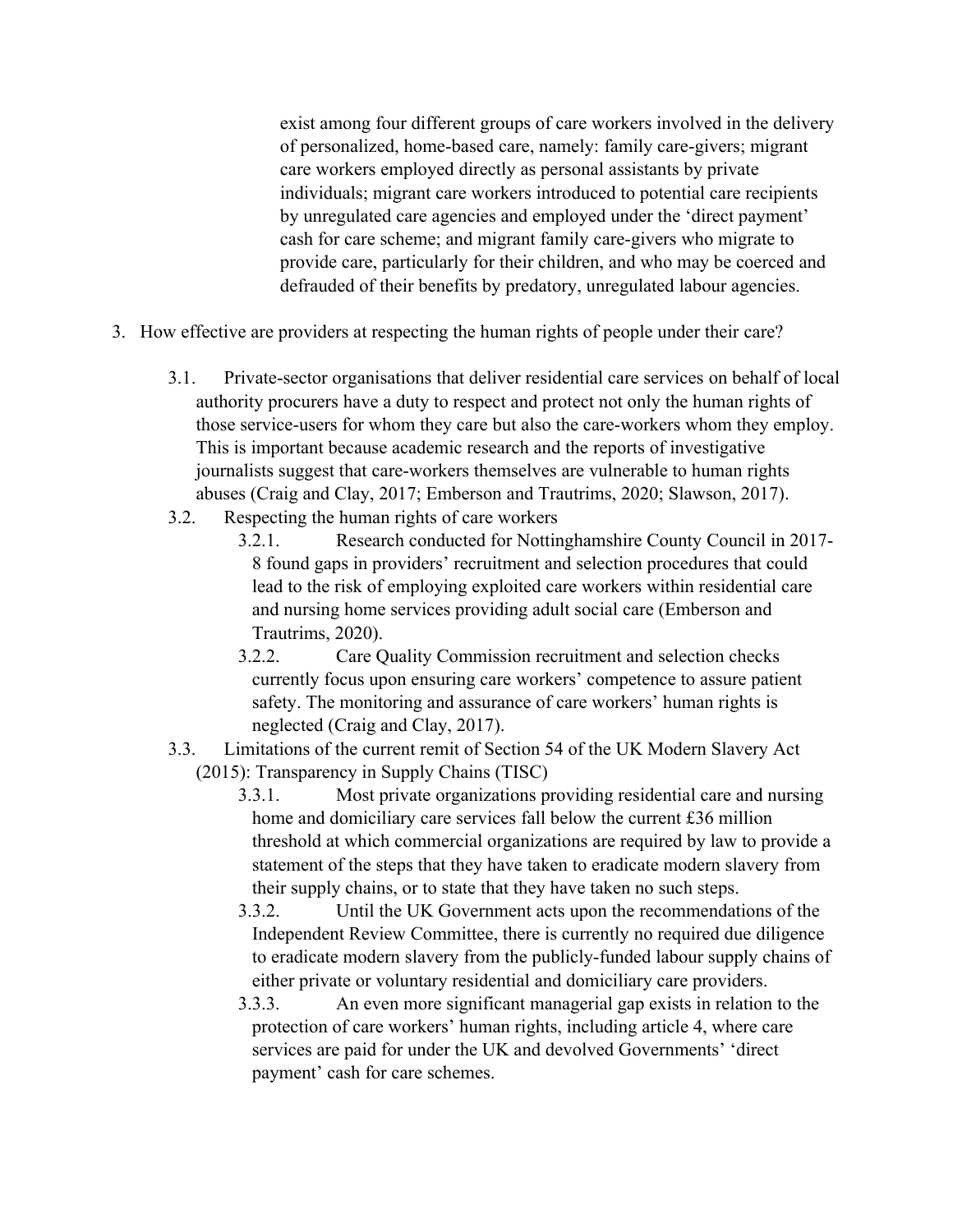- 3.3.4. These direct payment schemes allow those in need of care either to contract with a supervisory or introductory agency, to directly employ a care worker, or to obtain the services of a self-employed care worker. With the exception of supervised agency staff, there is no provider organization with responsibility or oversight for the human rights of those providing these care services.
- 3.3.5. Research evidence from across Europe suggests that the demand for personalized delivery of home care has increased since Covid-19 due to the perceived threat to life for elderly service users entering residential care and nursing homes. This trend may be expected to increase the number of care workers employed beyond the oversight of existing providers.
- 4. How effective are regulators in protecting residents from human rights breaches and in supporting patients and residents who make complaints about their care provider?

I am not submitting evidence in response to this question.

- 5. What lessons need to be learned from the pandemic to prevent breaches of the legislation in future?
	- 5.1. Digitalization of recruitment and selection procedures reduces the visibility of the signs of human rights breaches<sup>4</sup>.
		- 5.1.1. Providers with responsibility for the recruitment of care workers should include checks on any pre-recruitment costs incurred by applicants for care work.
		- 5.1.2. Local authority and CQC inspectors with responsibility for monitoring of care workers should ask care workers about pre-recruitment costs to guard against debt bondage and the payment of extortionate recruitment fees.
	- 5.2. Cashflow pressures increase the likelihood of remuneration risks and illegal rates of pay.
		- 5.2.1. Local authorities should pay providers on time and in full according to agreed schedules.
	- 5.3. Lockdown restrictions can lead to care workers' freedom of movement being curtailed.

5.3.1. Local authority and CQC inspectors should remain alert for unexpected signs of care workers informally 'living-in' on the premises of residential care and nursing homes during routine inspections.

5.4. The inadequate supply of care workers may lead to the greater use by providers of unregulated, introductory agencies or informal agents with a commensurate increase in the risk of human rights abuses.

<sup>4</sup> The recommendations made in this section include proposals described in more detail in the Rights Lab policy briefing note and associated report produced by Brady and Emberson (2020a,b).